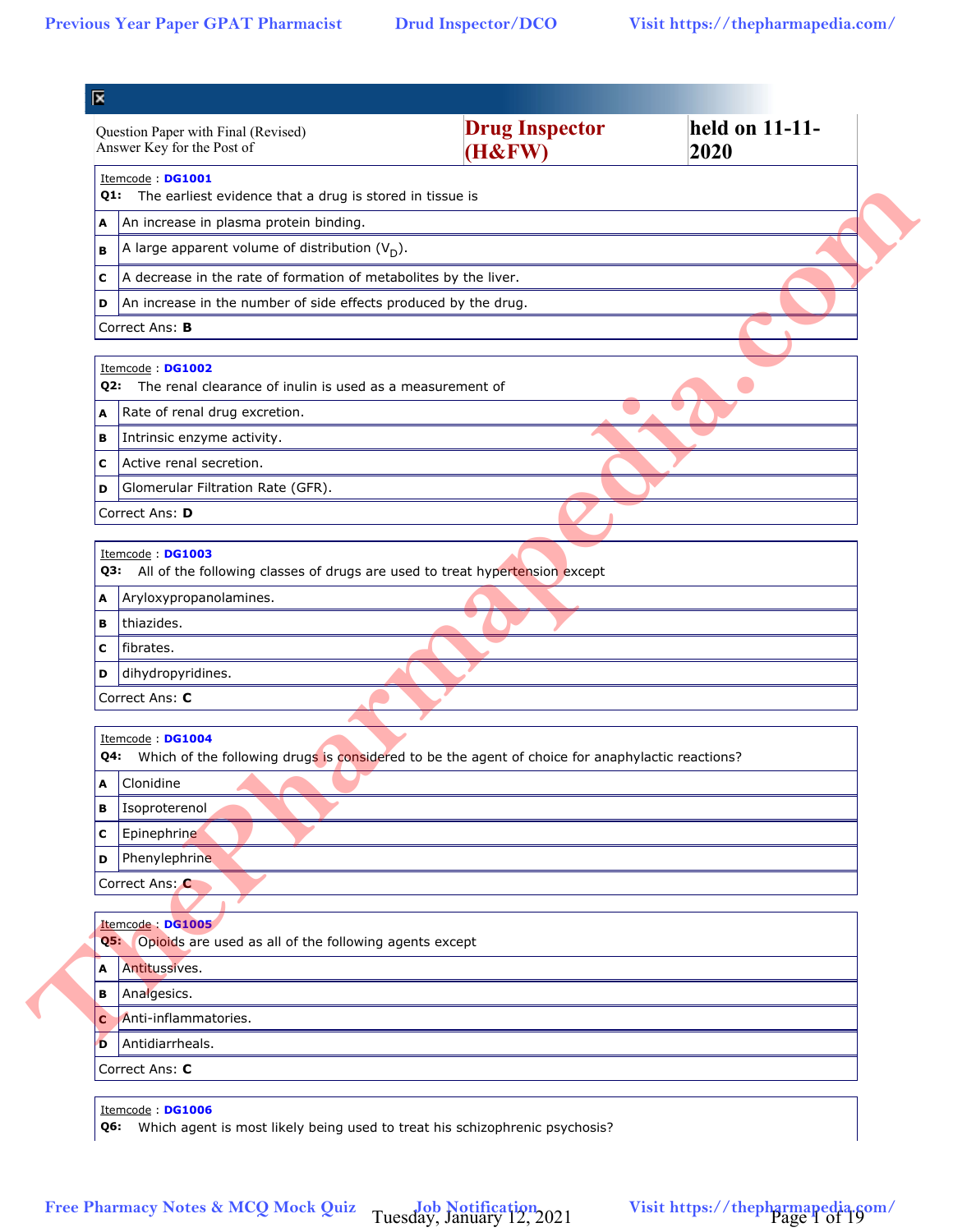| в           | clozapine<br>fluoxetine                                                                                                                                |
|-------------|--------------------------------------------------------------------------------------------------------------------------------------------------------|
| с           | buspirone                                                                                                                                              |
| D           | risperidone                                                                                                                                            |
|             | Correct Ans: A                                                                                                                                         |
|             |                                                                                                                                                        |
|             | Itemcode: DG1007                                                                                                                                       |
|             | Q7: The termination of heparin activity by protamine sulfate is the result of                                                                          |
| A           | A chelating action.                                                                                                                                    |
| в           | The inhibition of gastrointestinal absorption of heparin.                                                                                              |
| с           | The displacement of heparin-plasma protein binding.                                                                                                    |
| D           | An acid-base neutralization.                                                                                                                           |
|             | Correct Ans: D                                                                                                                                         |
|             | Itemcode: DG1008                                                                                                                                       |
|             | Cardiac glycosides may be useful in treating all of the following conditions except<br>Q8:                                                             |
| A           | Atrial flutter.                                                                                                                                        |
| В           | Paroxysmal atrial tachycardia.                                                                                                                         |
| с           | Congestive heart failure.                                                                                                                              |
| D           | Ventricular tachycardia.                                                                                                                               |
|             | Correct Ans: D                                                                                                                                         |
|             |                                                                                                                                                        |
|             | Itemcode: DG1009<br><b>Q9:</b> Which of the following classes of compounds stimulate the release of insulin from pancreatic $\beta$ cells?             |
|             |                                                                                                                                                        |
|             | Biguanides                                                                                                                                             |
|             | $\alpha$ -Glucosidase inhibitors                                                                                                                       |
| A<br>в<br>с | Sulfonylureas                                                                                                                                          |
| D           | None of the above                                                                                                                                      |
|             | Correct Ans: C                                                                                                                                         |
|             | Itemcode: DG1010<br>reactions?                                                                                                                         |
|             | Severe ischemic colitis                                                                                                                                |
| A<br>в      | torsade des pointes                                                                                                                                    |
|             | Q10: The selective cyclooxygenase (COX) 2 inhibitors have been associated with which of the following adverse drug<br>Cardiovascular thrombotic events |
|             | <b>Acute liver failure</b>                                                                                                                             |
|             | Correct Ans: C                                                                                                                                         |
|             | Itemcode: DG1011                                                                                                                                       |
| C<br>D      | Q11: The schedule related to GMP for pharmaceutical products in Drugs and Cosmetics Act is                                                             |
| A           | Schedule L1                                                                                                                                            |
| в           | Schedule Y<br>Schedule M                                                                                                                               |

Tuesday, January 12, 2021 Visit https://thepharmapedia.com/<br>Page 2 of 19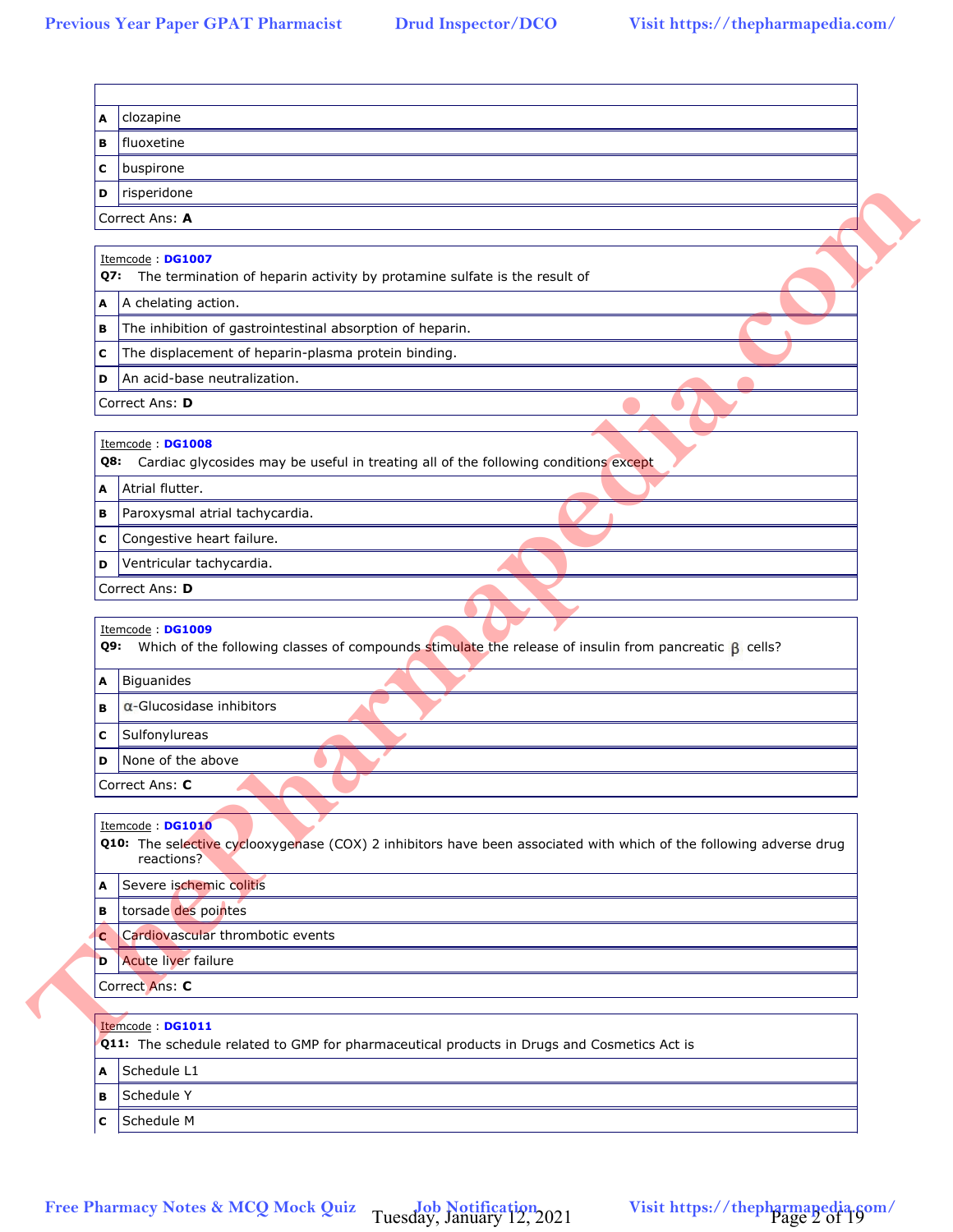|   | Itemcode: DG1012<br>Q12: p-nitro benzoic acid is used as the starting material for the synthesis of                                                                                                 |
|---|-----------------------------------------------------------------------------------------------------------------------------------------------------------------------------------------------------|
| A | Procaine                                                                                                                                                                                            |
| в | Barbitone                                                                                                                                                                                           |
| с | Imipramine                                                                                                                                                                                          |
| D | Amitryptiline                                                                                                                                                                                       |
|   | Correct Ans: A                                                                                                                                                                                      |
|   | Itemcode: DG1013                                                                                                                                                                                    |
|   | Q13: The commonly accepted organic additives to local anesthetics to improve the duration of activity are:                                                                                          |
| A | Skin penetration enhancers                                                                                                                                                                          |
| в | Vasoconstrictors                                                                                                                                                                                    |
| с | Vasodialtors<br>Antihistamines                                                                                                                                                                      |
| D | Correct Ans: B                                                                                                                                                                                      |
|   |                                                                                                                                                                                                     |
|   | Itemcode: DG1014<br>Q14: The following is a selective PDE3 inhibitor                                                                                                                                |
| A | Cilostozol                                                                                                                                                                                          |
| В | Zafirlukast                                                                                                                                                                                         |
| с | Rolipram                                                                                                                                                                                            |
| D | Sildenafil                                                                                                                                                                                          |
|   | Correct Ans: A                                                                                                                                                                                      |
|   |                                                                                                                                                                                                     |
|   | Itemcode: DG1015<br>Q15: Guidelines for permission to import or manufacture of drugs for sale or to undertake clinical trials are laid down<br>in the following schedule of Drugs and Cosmetics Act |
| A | Schedule L1                                                                                                                                                                                         |
| В | Schedule P                                                                                                                                                                                          |
| C | Schedule Y                                                                                                                                                                                          |
| D | Schedule H                                                                                                                                                                                          |
|   | Correct Ans: C                                                                                                                                                                                      |
|   | Itemcode: DG1016<br>Q16: In a patient weighing 70 kg, acetaminophen has a Vd of 70 L and C <sub>1</sub> of 350 mL/min. The elimination half life of<br>drug is approximately                        |
| A | $35 \text{ min}$                                                                                                                                                                                    |
|   | <b>B</b> 70 min                                                                                                                                                                                     |
| Ċ | 140 min                                                                                                                                                                                             |
| D | 280 min                                                                                                                                                                                             |
|   | Correct Ans: C                                                                                                                                                                                      |
|   | Itemcode: DG1017                                                                                                                                                                                    |

Tuesday, January 12, 2021 Visit https://thepharmapedia.com/<br>Page 3 of 19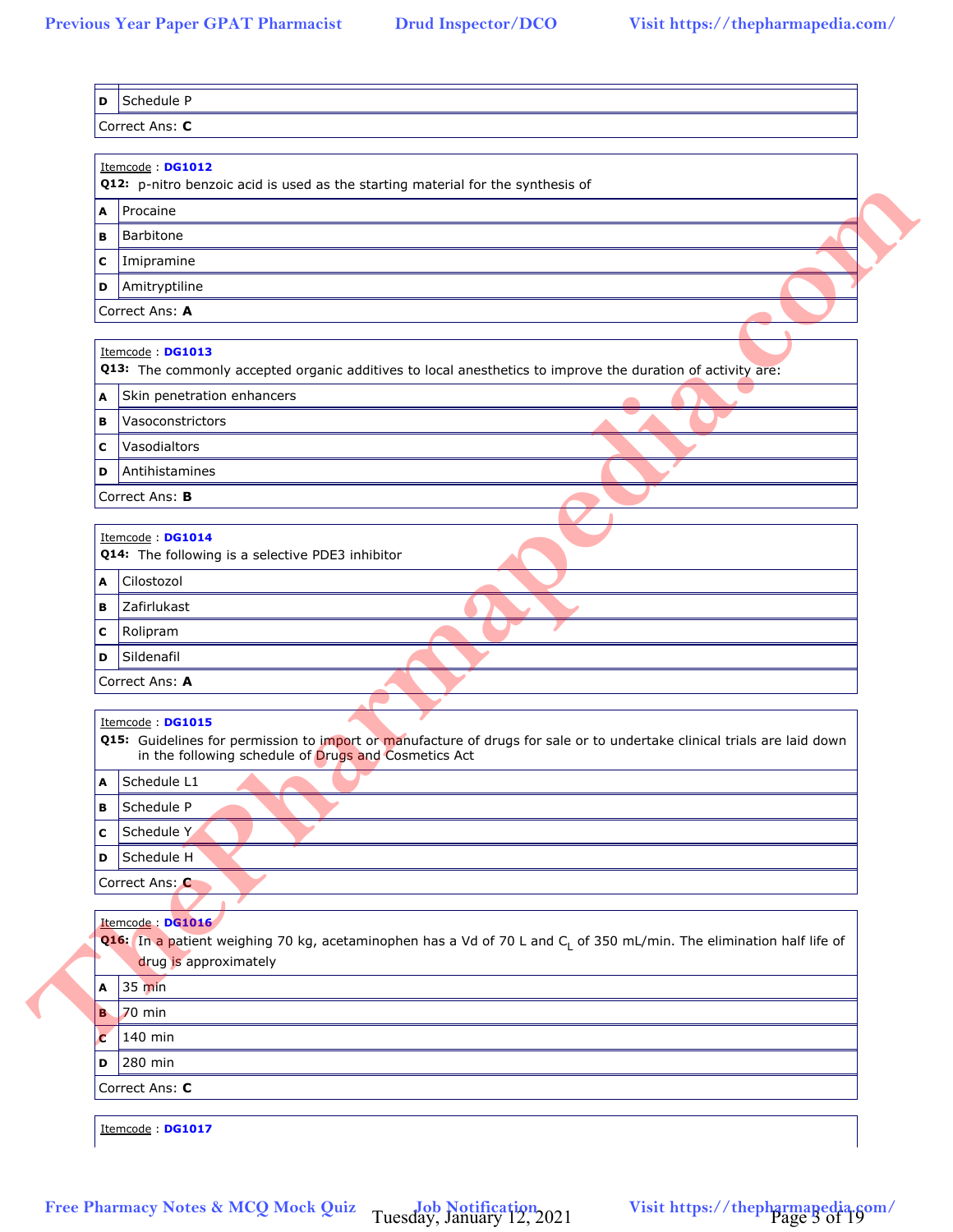| в | Benztropine                                                                                                                                     |
|---|-------------------------------------------------------------------------------------------------------------------------------------------------|
| с | Nicotine                                                                                                                                        |
| D | Phytostigmine                                                                                                                                   |
|   | Correct Ans: B                                                                                                                                  |
|   |                                                                                                                                                 |
|   | Itemcode: DG1018<br>Q18: Which of the following drugs is most likely to cause severe symptoms of depression when used in treating               |
|   | hypertensive patients?                                                                                                                          |
| A | Reserpine                                                                                                                                       |
| в | Prazocin                                                                                                                                        |
| с | Nifedipine                                                                                                                                      |
| D | Captopril                                                                                                                                       |
|   | Correct Ans: A                                                                                                                                  |
|   | Itemcode: DG1019                                                                                                                                |
|   | Q19: The prohibition of misbranded advertisement related to drugs falls under the following act                                                 |
| A | Opium Act 1878                                                                                                                                  |
| в | Drugs and Magic Remedies Act 1954                                                                                                               |
| с | Dangerous Drugs Act 1930                                                                                                                        |
| D | Essential Commodities Act, 1955                                                                                                                 |
|   | Correct Ans: B                                                                                                                                  |
|   |                                                                                                                                                 |
|   | Itemcode: DG1020<br>Q20: Lorazepam can be used as pre anesthetic medication in patients undergoing liver transplantation because the<br>drug is |
| A | Excreted in unchanged form                                                                                                                      |
| в | Actively secreted into GI tract                                                                                                                 |
| с | conjugated/metabolized extrahepatically                                                                                                         |
| D | None of the above                                                                                                                               |
|   | Correct Ans: C                                                                                                                                  |
|   |                                                                                                                                                 |
|   | Itemcode: DG1021<br>Q21: High level of resistance of M.tuberculosis to Isoniazid (INH) involves                                                 |
| A | Decreased intracellular accumulation of drug                                                                                                    |
| в | Reduced expression of gene that encodes catalase                                                                                                |
| C | Inactivation of drug                                                                                                                            |
| D | Increased synthesis of mycolic acids                                                                                                            |
|   | Correct Ans: B                                                                                                                                  |
|   |                                                                                                                                                 |
|   | Itemcode: DG1022<br>Q22: Phenobarbitone belongs to the class of                                                                                 |
|   | Schedule X                                                                                                                                      |
| A | Schedule R                                                                                                                                      |
| в | Schedule O                                                                                                                                      |
| с |                                                                                                                                                 |

Tuesday, January 12, 2021 Visit https://thepharmapedia.com/<br>Page 4 of 19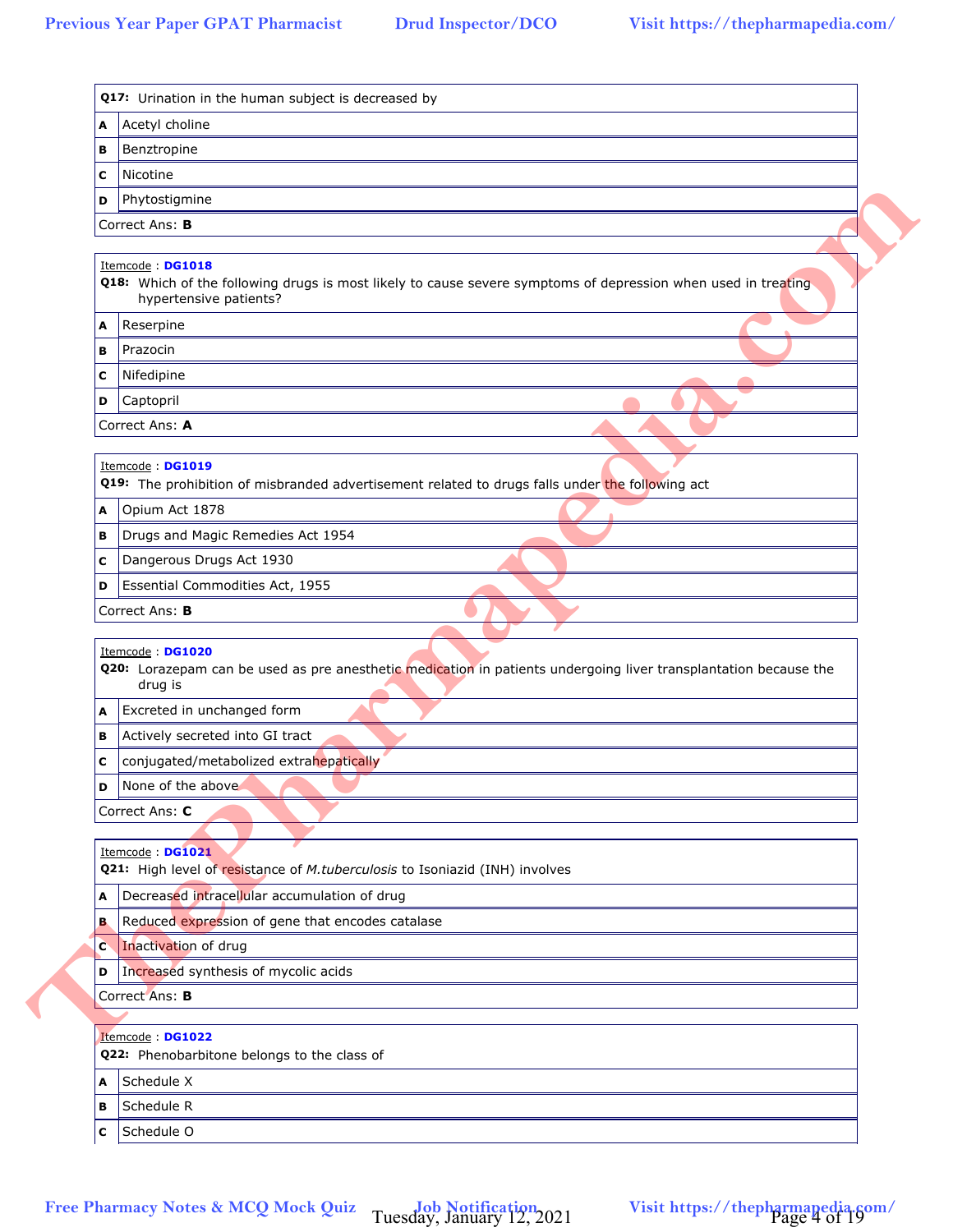|   | Itemcode: DG1023<br>Q23: Which of the following drugs used in Rheumatoid Arthritis has a mechanism of decreasing Tumor Necrosis     |
|---|-------------------------------------------------------------------------------------------------------------------------------------|
|   | Factor?                                                                                                                             |
|   | A Etanercept                                                                                                                        |
| в | Sulfasalazine                                                                                                                       |
| с | Rofecoxib                                                                                                                           |
| D | Pencillamine                                                                                                                        |
|   | Correct Ans: A                                                                                                                      |
|   | Itemcode: DG1024<br>Q24: The following schedule deals with the life period of drugs:                                                |
| A | Schedule L1                                                                                                                         |
| в | Schedule R                                                                                                                          |
| с | Schedule P                                                                                                                          |
| D | Schedule Y                                                                                                                          |
|   | Correct Ans: C                                                                                                                      |
|   |                                                                                                                                     |
|   | Itemcode: DG1025<br>Q25: The most likely drug to be effective in diseases caused by cestodes and trematodes is                      |
| A | Chloroquine                                                                                                                         |
| в | Mebendazole                                                                                                                         |
| с | Metronidazole                                                                                                                       |
| D | Praziquantel                                                                                                                        |
|   | Correct Ans: D                                                                                                                      |
|   |                                                                                                                                     |
|   | Itemcode: DG1026<br>Q26: The following acts as antiflatulent in the preparation of antacids                                         |
| A | Selenium sulphide                                                                                                                   |
| в | Simethicone                                                                                                                         |
| с | sugar                                                                                                                               |
| D | Methyl paraben                                                                                                                      |
|   | Correct Ans: B                                                                                                                      |
|   |                                                                                                                                     |
|   | Itemcode: DG1027<br>Q27: The following schedule refers to diseases or ailments for which a drug may not purport to prevent or cure: |
| A | Schedule G                                                                                                                          |
| В | Schedule R                                                                                                                          |
| C | Schedule J                                                                                                                          |
| D | Schedule X                                                                                                                          |
|   | Correct Ans: C                                                                                                                      |
|   | Itemcode: DG1028                                                                                                                    |
|   | Q28: Precaution advisable when using lovastatin include                                                                             |

Tuesday, January 12, 2021 Visit https://thepharmapedia.com/<br>Page 5 of 19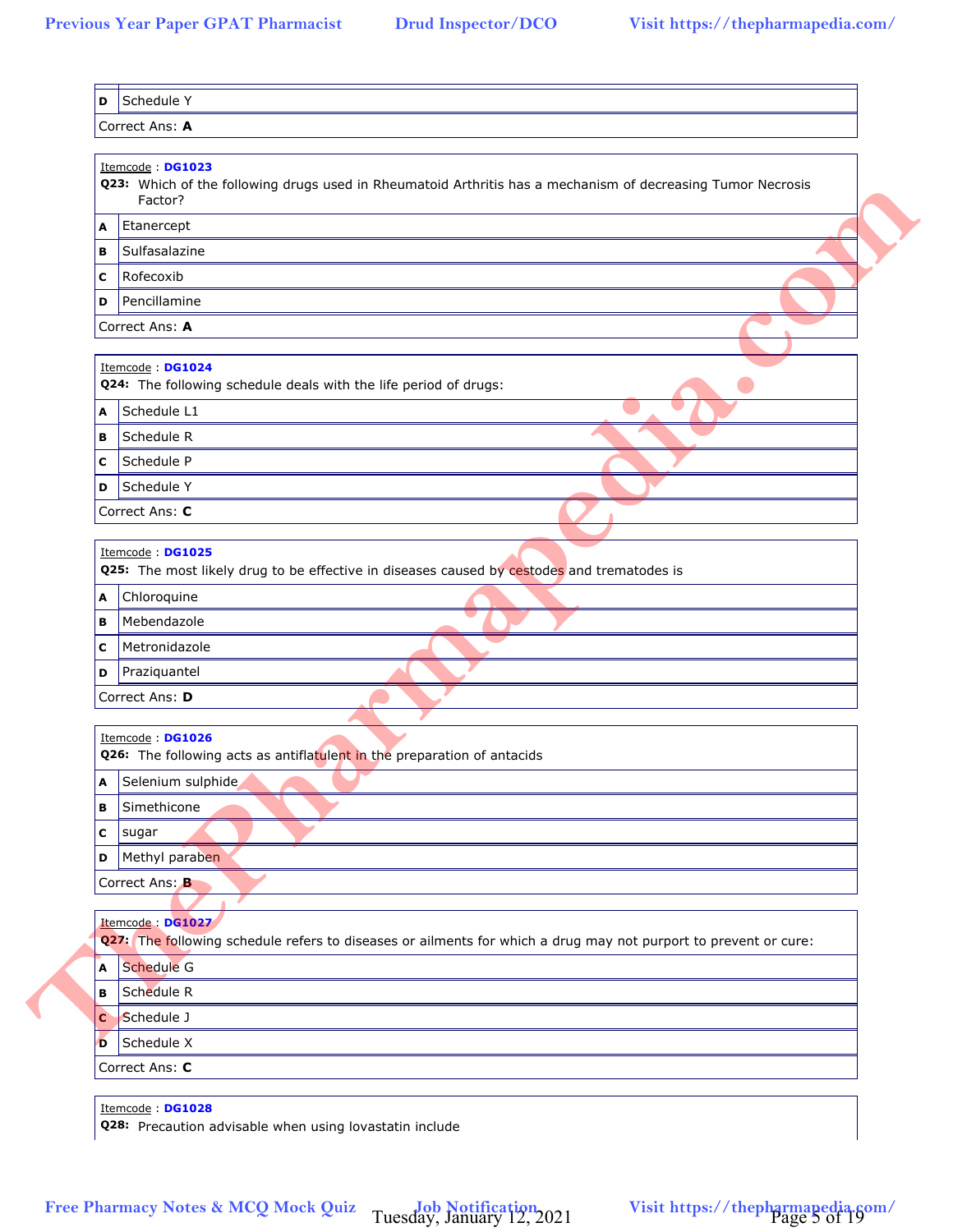| в      | Renal function tests                                                                                                             |
|--------|----------------------------------------------------------------------------------------------------------------------------------|
| с      | Acoustic measurements                                                                                                            |
| D      | Complete blood picture every month                                                                                               |
|        | Correct Ans: A                                                                                                                   |
|        |                                                                                                                                  |
|        | Itemcode: DG1029                                                                                                                 |
|        | Q29: Government opium factory is situated at<br>Delhi                                                                            |
| A      | Bombay                                                                                                                           |
| в<br>с | Kasaouli                                                                                                                         |
| D      | Neemuch                                                                                                                          |
|        | Correct Ans: D                                                                                                                   |
|        |                                                                                                                                  |
|        | Itemcode: DG1030<br>Q30: The Ayurvedic and Unani poisons are listed in the following schedule                                    |
| A      | Schedule E1                                                                                                                      |
| В      | Schedule F&F1                                                                                                                    |
| с      | Schedule G                                                                                                                       |
| D      | Schedule Y                                                                                                                       |
|        | Correct Ans: A                                                                                                                   |
| A      | Itemcode: DG1031<br>Q31: The oral liquid preparation specified in schedule X can be marketed in packing not exceeding:<br>100 ml |
| В      | 300 ml                                                                                                                           |
| с      | 25 ml                                                                                                                            |
| D      | 5 <sub>m</sub>                                                                                                                   |
|        | Correct Ans: B                                                                                                                   |
|        | Itemcode: DG1032<br>Q32: Carbimazole is                                                                                          |
| Α      | An antithyroid drug                                                                                                              |
| в      | An antiepileptic drug                                                                                                            |
| с      | A coagulant                                                                                                                      |
| D      | An antihypertensive drug                                                                                                         |
|        | Correct Ans: A                                                                                                                   |
|        | Itemcode: DG1033                                                                                                                 |
|        | Q33: Neostigmine bromide is indicated primarily in the treatment of                                                              |
| A      | <b>Rheumatoid Arthritis</b>                                                                                                      |
| в      | Myasthenia gravis                                                                                                                |
| C      | Convulsions                                                                                                                      |
|        | Brain stroke                                                                                                                     |
| D      |                                                                                                                                  |

Tuesday, January 12, 2021 Visit https://thepharmapedia.com/<br>Page 6 of 19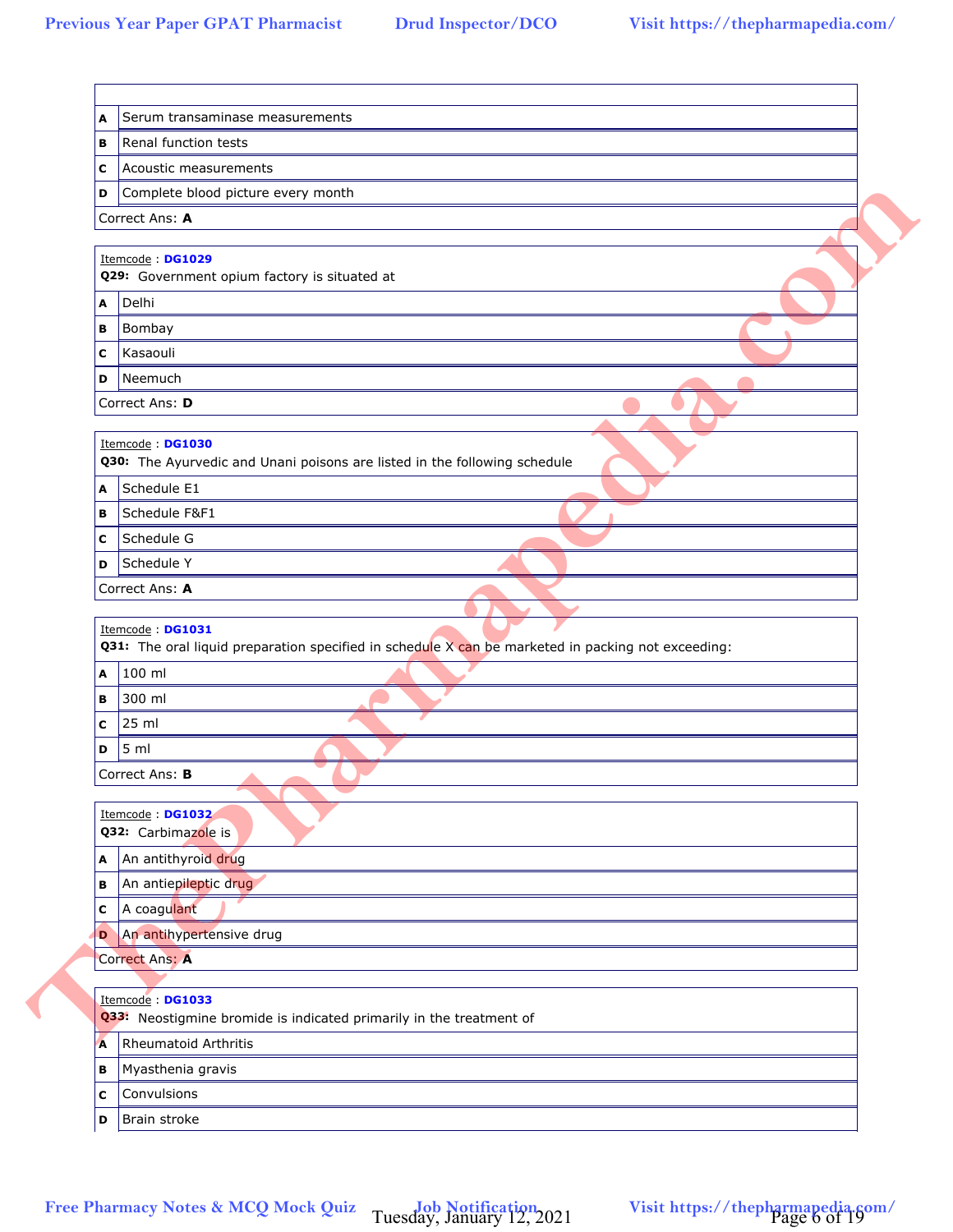|   | Q34: Schedule 'S' of the Drugs and Cosmetics Act, 1940 refers to:                                                                  |
|---|------------------------------------------------------------------------------------------------------------------------------------|
| A | Requirement of factory premises                                                                                                    |
| в | List of poisons                                                                                                                    |
| с | Life period of drugs                                                                                                               |
| D | Standard for cosmetics                                                                                                             |
|   | Correct Ans: D                                                                                                                     |
|   | Itemcode: DG1035<br>Q35: The absorption rate constant is calculated by:                                                            |
| A | Rate of excretion method                                                                                                           |
| в | Wagner Nelson method                                                                                                               |
| с | Michaelis Menten equation                                                                                                          |
| D | Sigma Minus plot                                                                                                                   |
|   | Correct Ans: B                                                                                                                     |
|   |                                                                                                                                    |
|   | Itemcode: DG1036<br><b>Q36:</b> The loading dose $(D_1)$ of a drug is usually based on the                                         |
| A | Total body clearance $(Cl_T)$ of the drug.                                                                                         |
| в | Percentage of drug bound to plasma proteins.                                                                                       |
| с | Fraction of drug excreted unchanged in the urine.                                                                                  |
| D | Apparent volume of distribution $(V_D)$ and desired drug concentration in plasma.                                                  |
|   | Correct Ans: D                                                                                                                     |
|   | Itemcode: DG1037                                                                                                                   |
|   | Q37: Finasteride is approved for use in male pattern baldness and it acts as                                                       |
| A | Activator of estrogen receptors                                                                                                    |
| В | Inhibitor of 5-alpha reductase                                                                                                     |
| c | An aromatase inhibitor                                                                                                             |
| D | An androgen receptor antagonist                                                                                                    |
|   | Correct Ans: B                                                                                                                     |
|   | Itemcode : DG1038                                                                                                                  |
|   | Q38: Which of the following drugs inhibits HMGCoA reductase?                                                                       |
| A | Probucol                                                                                                                           |
| в | Lovastatin                                                                                                                         |
| C | Cofibrate                                                                                                                          |
| D | Gemfibrozil                                                                                                                        |
|   | Correct Ans: B                                                                                                                     |
|   | Itemcode: DG1039<br>Q39: Which of the following drugs acts as antihypertensive agent primarily by reduction of peripheral vascular |

Tuesday, January 12, 2021 Visit https://thepharmapedia.com/<br>Page 7 of 19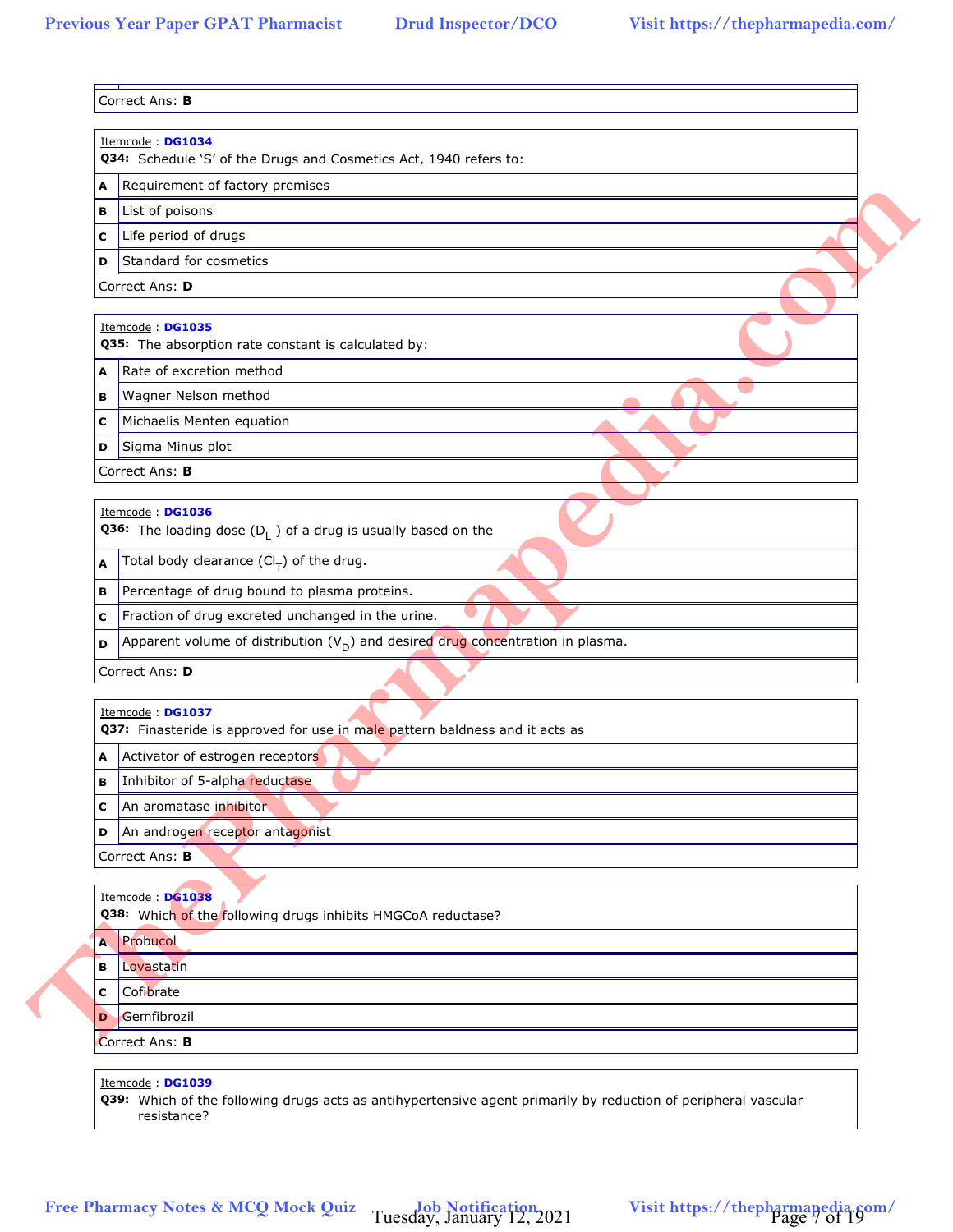| в      | Clonidine                                                                                                                                                          |
|--------|--------------------------------------------------------------------------------------------------------------------------------------------------------------------|
| с      | Verapamil                                                                                                                                                          |
| D      | Amlodipine                                                                                                                                                         |
|        | Correct Ans: D                                                                                                                                                     |
|        |                                                                                                                                                                    |
|        | Itemcode: DG1040<br>Q40: ACE inhibitors are associated with high incidence of which of the following adverse reactions?                                            |
| A      | Hepatitis                                                                                                                                                          |
| в      | Hypokalemia                                                                                                                                                        |
| с      | Agranulocytosis                                                                                                                                                    |
| D      | Proteinuria                                                                                                                                                        |
|        | Correct Ans: D                                                                                                                                                     |
|        |                                                                                                                                                                    |
|        | Itemcode: DG1041                                                                                                                                                   |
|        | Q41: If digoxin has a half life of 35 hrs how long will it take for a toxic plasma concentration of 8ng/ml to decline to a<br>therapeutic concentration of 2ng/ml? |
| A      | 17.5 hrs                                                                                                                                                           |
| в      | 70 hrs                                                                                                                                                             |
| c      | 105 hrs                                                                                                                                                            |
| D      | 140 hrs                                                                                                                                                            |
|        | Correct Ans: <b>B</b>                                                                                                                                              |
| A      | Q42: The initial distribution of a drug into tissue is determined chiefly by the<br>Rate of blood flow to the tissue                                               |
| в      | Stomach emptying time                                                                                                                                              |
| с      | Affinity of the drug to the tissue                                                                                                                                 |
| D      | Plasma protein binding of the drug.                                                                                                                                |
|        | Correct Ans: A                                                                                                                                                     |
|        | Itemcode: DG1043                                                                                                                                                   |
|        | Q43: For which of the following product, measuring plasma concentration is not appropriate for estimating                                                          |
|        | bioequivalence?                                                                                                                                                    |
| A      | Enteric coated tablet containing NSAID                                                                                                                             |
| в      | Suspension formulation containing analgesics                                                                                                                       |
| C<br>D | Metered dose inhalers containing a bronchodilator<br>Sustained release tablet antihypertensive drug.                                                               |
|        | Correct Ans: C                                                                                                                                                     |
|        |                                                                                                                                                                    |
|        |                                                                                                                                                                    |
|        | Itemcode: DG1044                                                                                                                                                   |
|        | Q44: Which of the following compounded sterile product should not be prepared in a horizontal laminar flow hood?                                                   |
| A      | <b>Total Parenteral Nutrition</b>                                                                                                                                  |
| в      | Dopamine<br>Cisplatin                                                                                                                                              |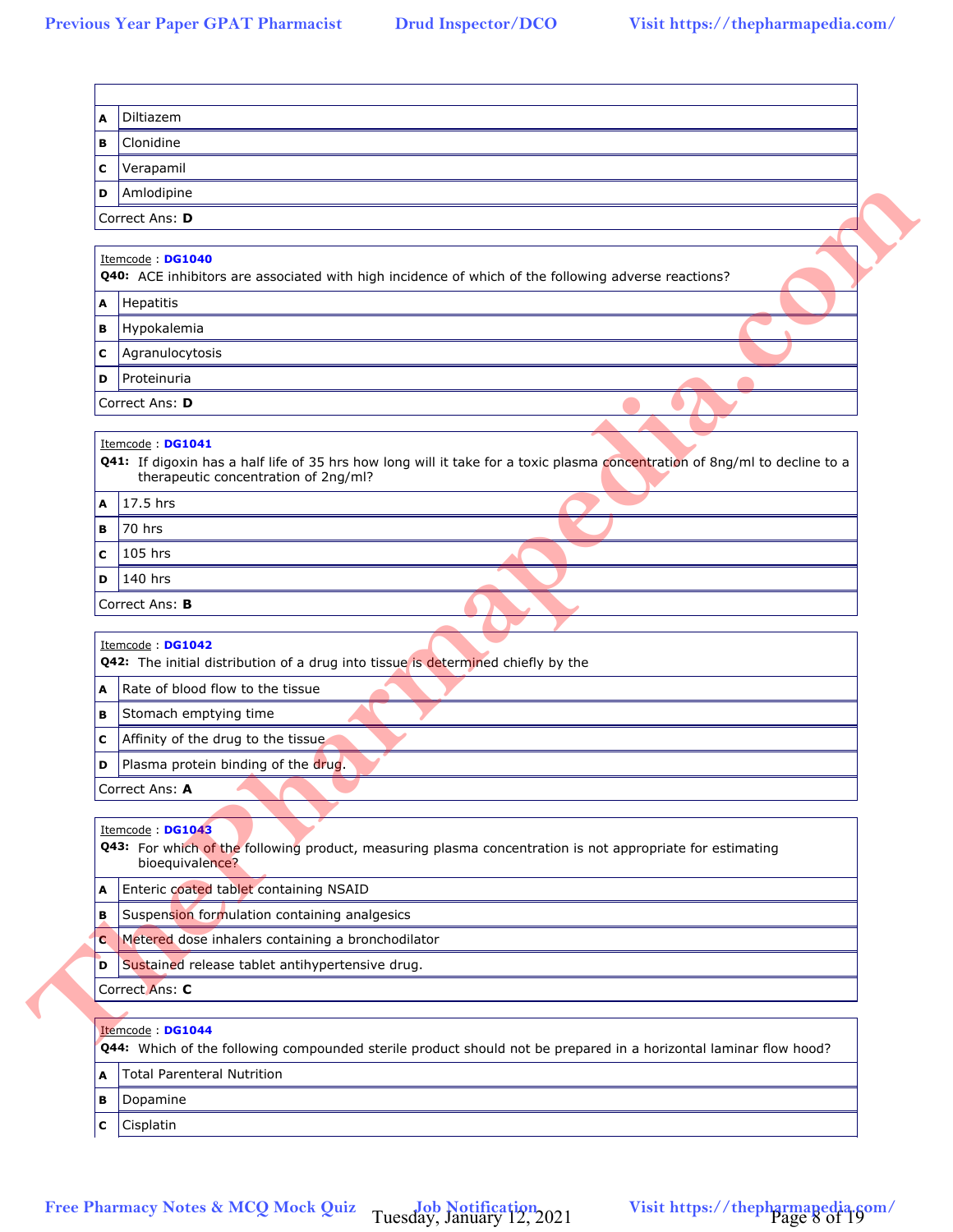|   | Itemcode: DG1045                                                                                                                                                                                       |
|---|--------------------------------------------------------------------------------------------------------------------------------------------------------------------------------------------------------|
|   | Q45: Ezetimibe reduces cholesterol levels by                                                                                                                                                           |
| A | Inhibiting HMGCoA Reductase                                                                                                                                                                            |
| в | Blocking or inhibiting intestinal absorption of cholesterol                                                                                                                                            |
| с | Removes cholesterol from blood and stores in adipose tissue                                                                                                                                            |
| D | Inducing lipoprotein lipase                                                                                                                                                                            |
|   | Correct Ans: <b>B</b>                                                                                                                                                                                  |
|   | Itemcode: DG1046<br>Q46: Amodiaquine, an antimalarial drug is synthesized from                                                                                                                         |
| A | Aniline                                                                                                                                                                                                |
| в | Anisole                                                                                                                                                                                                |
| с | Paracetamol                                                                                                                                                                                            |
| D | para nitrophenol                                                                                                                                                                                       |
|   | Correct Ans: C                                                                                                                                                                                         |
|   |                                                                                                                                                                                                        |
|   | Itemcode: DG1047<br>Q47: The clearance of a I.V bolus injection in a patient weighing 50 kg is 4.9 liters and elimination rate constant is<br>0.5 hrs. The volume of distribution per kg of patient is |
| A | 9.8 liters                                                                                                                                                                                             |
| в | 98 liters                                                                                                                                                                                              |
| с | 0.196 liters                                                                                                                                                                                           |
| D | 0.98 liters                                                                                                                                                                                            |
|   | Correct Ans: C                                                                                                                                                                                         |
|   | Itemcode: DG1048                                                                                                                                                                                       |
|   | Q48: Cytarabine is a natural analogue of                                                                                                                                                               |
|   | A 4-dihydrocytidine                                                                                                                                                                                    |
| в | 4-deoxycytidine                                                                                                                                                                                        |
| с | 2-deoxycytidine                                                                                                                                                                                        |
| D | 2-dihydrocytidine                                                                                                                                                                                      |
|   | Correct Ans: C                                                                                                                                                                                         |
|   | Itemcode: DG1049<br>Q49: The presence of electron withdrawing group on which position of phenothiazine is essential for its activity?                                                                  |
| A | Second                                                                                                                                                                                                 |
| в | Third                                                                                                                                                                                                  |
| C | Fifth                                                                                                                                                                                                  |
| Ð | Tenth                                                                                                                                                                                                  |
|   | Correct Ans: A                                                                                                                                                                                         |
|   | Itemcode: DG1050<br>Q50: The elimination rate constant of a drug by I.V bolus is 0.25 hrs. What is the half life of the drug?                                                                          |

Tuesday, January 12, 2021 Visit https://thepharmapedia.com/<br>Page 9 of 19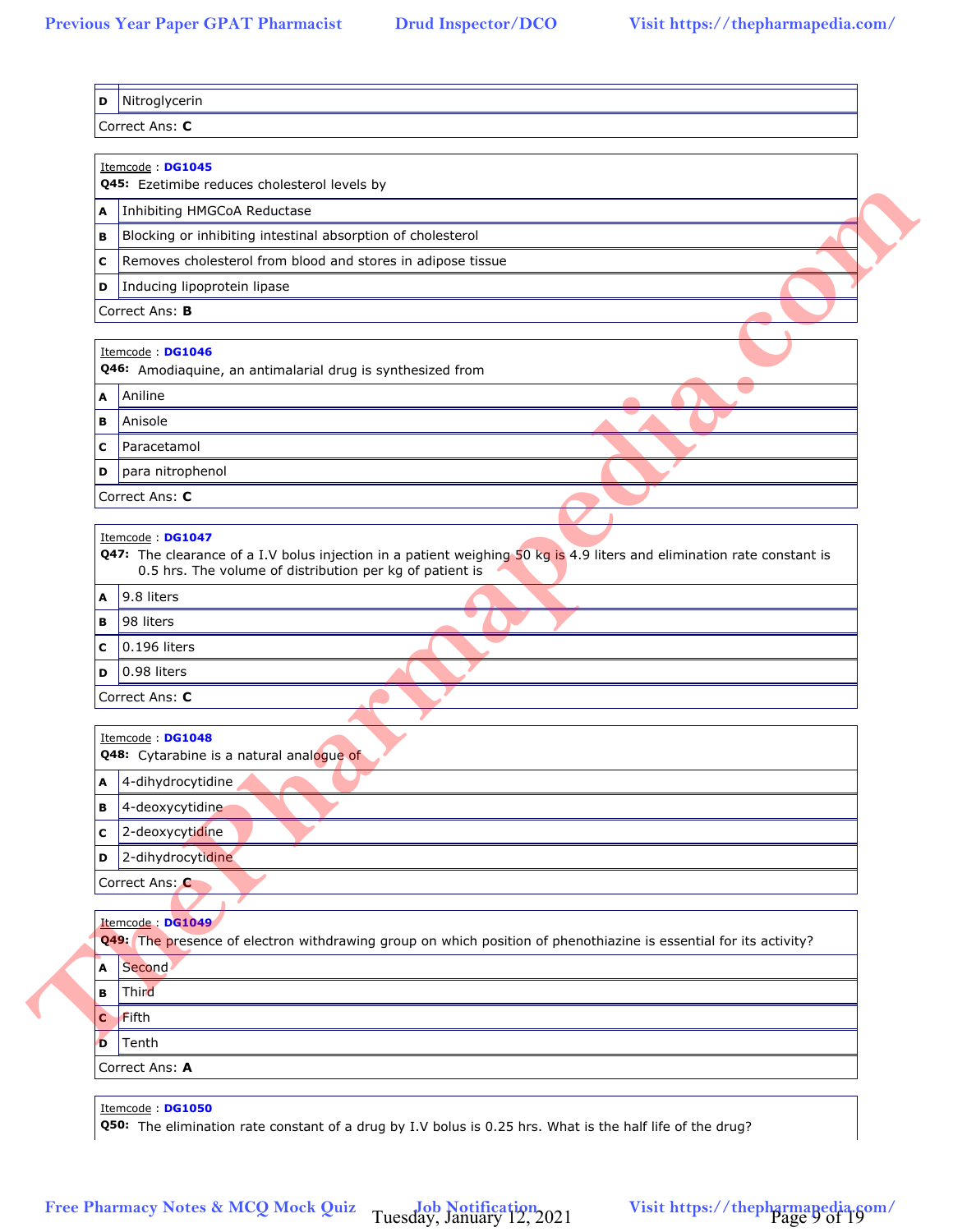| в | 2.772 hrs                                                                                                                   |
|---|-----------------------------------------------------------------------------------------------------------------------------|
| с | 0.2772 hrs                                                                                                                  |
| D | 2.772 min                                                                                                                   |
|   | Correct Ans: B                                                                                                              |
|   |                                                                                                                             |
|   | Itemcode: DG1051<br>Q51: Chloroquine is prepared by condensing 4,7-dichloroquinoline with the following in phenol solution. |
| A | Pentamine                                                                                                                   |
| в | 4 amino-1diethylaminopentane                                                                                                |
| С | Diethylamine                                                                                                                |
| D | Hexamine                                                                                                                    |
|   | Correct Ans: B                                                                                                              |
|   |                                                                                                                             |
|   | Itemcode: DG1052<br>Q52: Which of the following solvent is not used in IR Spectroscopy?                                     |
| A | CCI <sub>4</sub>                                                                                                            |
| В | CS <sub>2</sub>                                                                                                             |
|   |                                                                                                                             |
| С | CHCl <sub>3</sub>                                                                                                           |
| D | $H_2O$                                                                                                                      |
|   | Correct Ans: D                                                                                                              |
|   | Itemcode: DG1053<br>Q53: Drug of choice for filariasis is                                                                   |
| A | Tinidazole                                                                                                                  |
| В | Piperazine                                                                                                                  |
| C | Diethylcarbamazine                                                                                                          |
| D | Metronidazole                                                                                                               |
|   | Correct Ans: C                                                                                                              |
|   |                                                                                                                             |
|   | Itemcode: DG1054<br>Q54: Which of the following solvents has least eluting power?                                           |
| Α | Cyclohexane                                                                                                                 |
| В | Ethyl ether                                                                                                                 |
| c | Carbon tetrachloride                                                                                                        |
| D | n-propanol                                                                                                                  |
|   | Correct Ans: A                                                                                                              |
|   |                                                                                                                             |
|   | Itemcode: DG1055<br>Q55: The following is a potent inhibitor of CYP 450 enzymes                                             |
| A | Cimetidine                                                                                                                  |
| в | Carbamazapine                                                                                                               |
| C | Phenytoin                                                                                                                   |

Tuesday, January 12, 2021 Visit https://thepharmapedia.com/<br>Page 10 of 19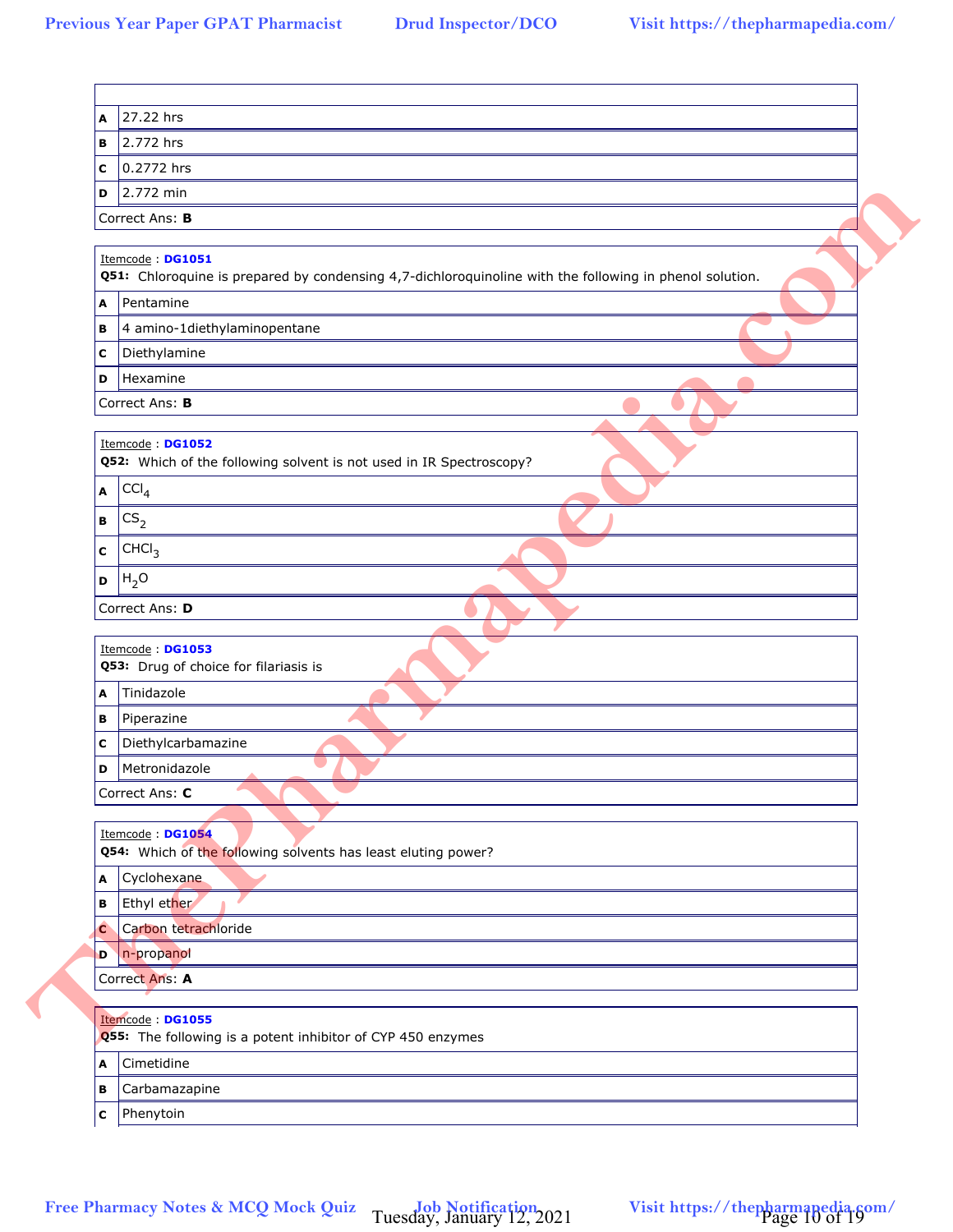|          | Itemcode: DG1056<br>Q56: The standards for mechanical contraceptives are given in |
|----------|-----------------------------------------------------------------------------------|
| A        | Schedule R                                                                        |
| В        | Schedule S                                                                        |
| с        | Schedule T                                                                        |
| D        | Schedule U                                                                        |
|          | Correct Ans: A                                                                    |
|          | Itemcode: DG1057                                                                  |
|          | Q57: Benzidine test is used to detect                                             |
| A        | Glucose in urine                                                                  |
| В        | Blood in the urine                                                                |
| с        | Albumin in serum                                                                  |
| D        | Uric acid in urine                                                                |
|          | Correct Ans: B                                                                    |
|          | Itemcode: DG1058                                                                  |
|          | Q58: What is the most commonly used mulling agent in IR Spectroscopy?             |
| A        | CHCL <sub>3</sub>                                                                 |
| в        | Nuzol                                                                             |
| C        | Butadiene                                                                         |
| D        | Chlorohexane                                                                      |
|          | Correct Ans: B                                                                    |
|          |                                                                                   |
|          | Itemcode: DG1059<br>Q59: The overdose of atropine can be treated with             |
|          | A Deferoxamine<br>$\triangle$                                                     |
| В        | Physostigmine                                                                     |
| c        | Pralidoxime                                                                       |
| D        | Vitamin C                                                                         |
|          | Correct Ans: B                                                                    |
|          |                                                                                   |
|          | Itemcode : DG1060<br>Q60: The most important muscle useful for respiration is     |
| A        | <b>Deltoid Muscle</b>                                                             |
| в        | <b>Intercostal Muscle</b>                                                         |
| <b>C</b> | Pectoralis major                                                                  |
| D        | <b>Biceps</b>                                                                     |
|          | Correct Ans: B                                                                    |
|          |                                                                                   |
|          | Itemcode: DG1061<br>Q61: Diacetlyl morphine is                                    |

Tuesday, January 12, 2021 Visit https://thepharmapedia.com/<br>Page 11 of 19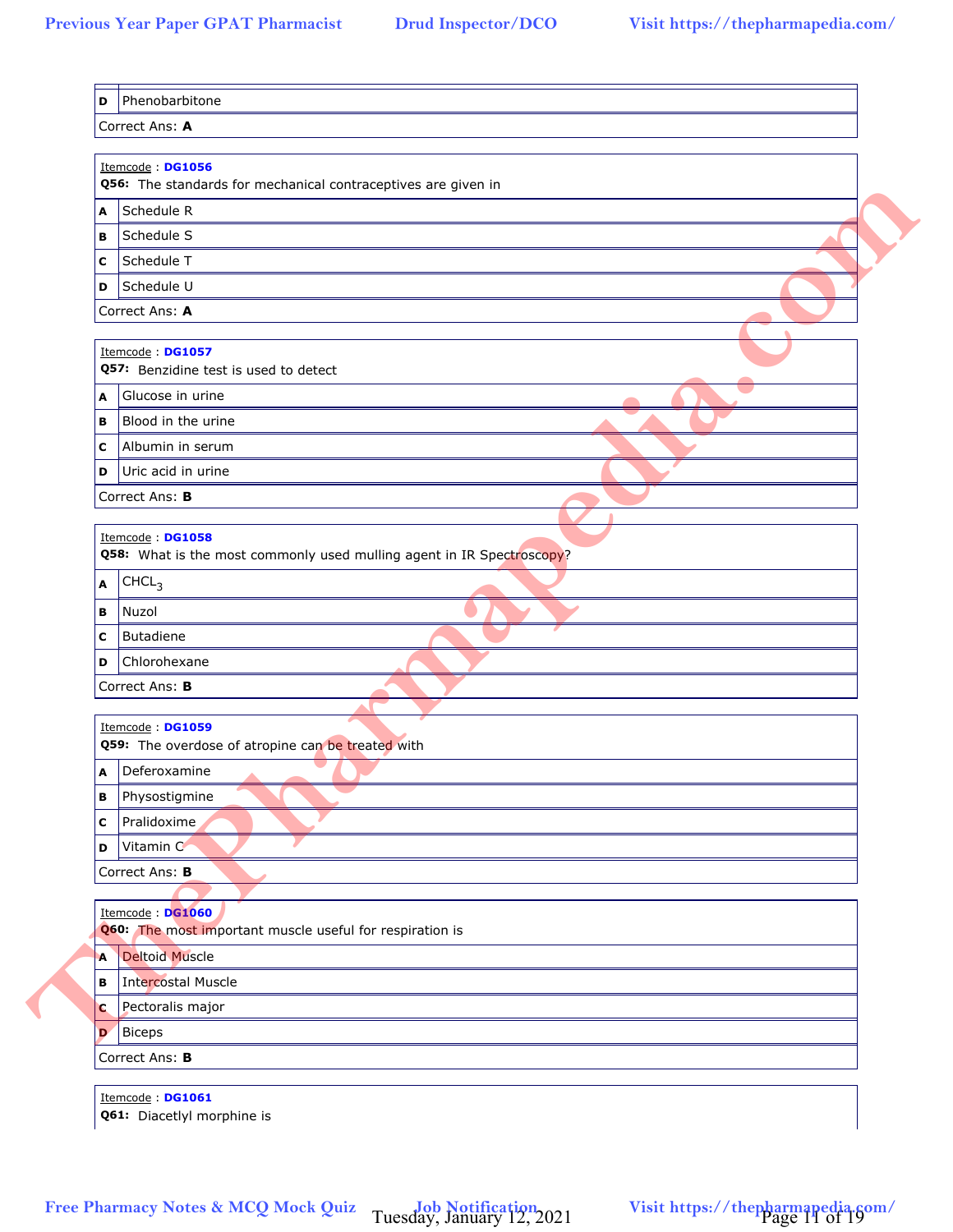| A | Codeine                                                                                                 |
|---|---------------------------------------------------------------------------------------------------------|
| в | Apomorphine                                                                                             |
| с | Heroin                                                                                                  |
| D | Oxymorphine                                                                                             |
|   | Correct Ans: C                                                                                          |
|   | Itemcode: DG1062                                                                                        |
|   | Q62: The commonly used combination of preservatives for ophthalmic use is                               |
| A | Chlorobutanol and EDTA                                                                                  |
| в | Benzalkonium chloride and EDTA                                                                          |
| C | Methy and propyl paraben                                                                                |
| D | m-chlorocresol and methyl paraben                                                                       |
|   | Correct Ans: B                                                                                          |
|   | Itemcode: DG1063                                                                                        |
|   | Q63: The colligative properties of a solution are related to the following                              |
| A | Number of ions present in the solution                                                                  |
| в | Number of solute particles                                                                              |
| с | pH of the solution                                                                                      |
| D | Density of the solution                                                                                 |
|   | Correct Ans: B                                                                                          |
|   |                                                                                                         |
|   | Itemcode: DG1064<br>Q64: The following heterocyclic ring is present in mepacrine, an anti malarial drug |
| A | Pteridine                                                                                               |
| В | Phenothiazine                                                                                           |
| с | Acridine                                                                                                |
| D | Phthalazine                                                                                             |
|   | Correct Ans: C                                                                                          |
|   | Itemcode: DG1065                                                                                        |
|   | Q65: Mebendazole, an antigiradial agent, is a derivative of                                             |
|   | A Indoline                                                                                              |
| в | Benzimidazole                                                                                           |
| с | Indole acetic acid                                                                                      |
| D | Quinoline                                                                                               |
|   | Correct Ans: B                                                                                          |
|   |                                                                                                         |
|   | Itemcode: DG1066<br>Q66: Tranexemic acid is a                                                           |
| A | Coagulant                                                                                               |
| в | Anti coagulant                                                                                          |
| с | Anti fibrinolytic                                                                                       |
|   | All of the above                                                                                        |
| D |                                                                                                         |

Tuesday, January 12, 2021 Visit https://thepharmapedia.com/<br>Page 12 of 19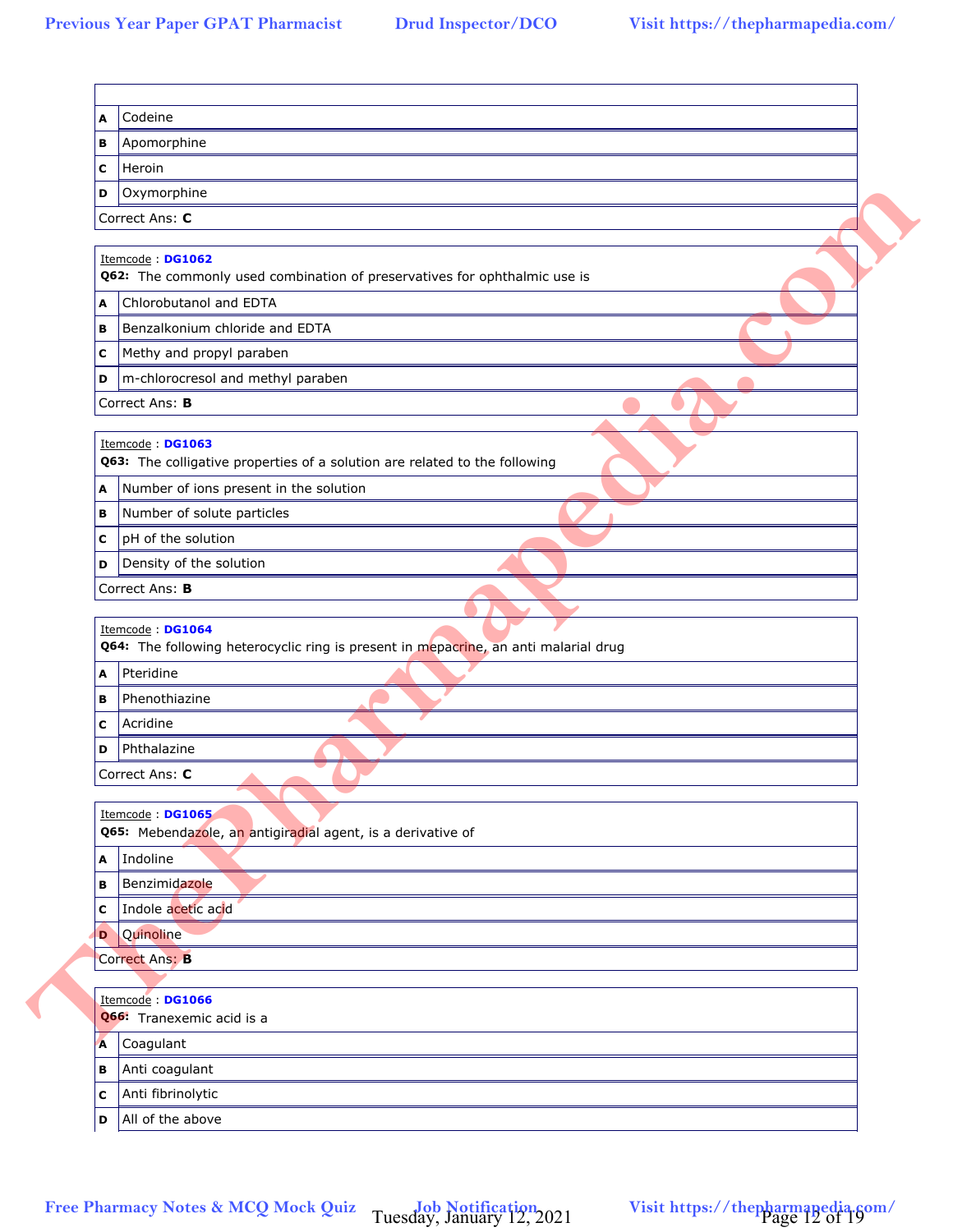|              | Itemcode: DG1067<br>Q67: Caffeine is chemically                                                                                      |
|--------------|--------------------------------------------------------------------------------------------------------------------------------------|
| A            | 2,4,7-trimethyl xanthine                                                                                                             |
| в            | 1,3,7-trimethyl xanthine                                                                                                             |
| с            | 2,4,8-trimethyl xanthine                                                                                                             |
| D            | 1,3,8-trimethyl xanthine                                                                                                             |
|              | Correct Ans: B                                                                                                                       |
|              | Itemcode: DG1068<br>Q68: Dragendroff's reagent used for testing alkaloids is a solution of                                           |
| A            | Potassium mercuric chloride                                                                                                          |
| в            | <b>Silver Nitrate</b>                                                                                                                |
| с            | Potassium bismuth iodide                                                                                                             |
| D            | Sodium Chloride                                                                                                                      |
|              | Correct Ans: C                                                                                                                       |
|              | Itemcode: DG1069                                                                                                                     |
|              | Q69: Prazosin is pharmacologically                                                                                                   |
| A            | A Peripheral $\alpha_1$ -adrenergic blocker                                                                                          |
| в            | An Activator of $\alpha_2$ receptors                                                                                                 |
| C            | A Beta blocker                                                                                                                       |
| D            | An angiotensi II type I receptor antagonist                                                                                          |
|              | Correct Ans: A                                                                                                                       |
|              | Itemcode: DG1070                                                                                                                     |
|              | Q70: Which anticonvulsant drug requires therapeutic monitoring of Phenobarbital serum levels as well as its own<br>serum level?<br>▲ |
| A            | Phenytoin                                                                                                                            |
| в            | Primidone                                                                                                                            |
| с            | Clonazepam                                                                                                                           |
| D            | Ethotoin                                                                                                                             |
|              | Correct Ans: B                                                                                                                       |
|              | Itemcode: DG1071<br>Q71: The following is indicated as an adjunct to carbidopa/levodopa therapy:                                     |
| A            | Bromocriptine                                                                                                                        |
| в            | Amantadine                                                                                                                           |
| $\mathbf{C}$ | Tolcapone                                                                                                                            |
| D            | Pramipexole                                                                                                                          |
|              | Correct Ans: C                                                                                                                       |
| Q72:         | Itemcode: DG1072                                                                                                                     |

Tuesday, January 12, 2021 Visit https://thepharmapedia.com/<br>Page 13 of 19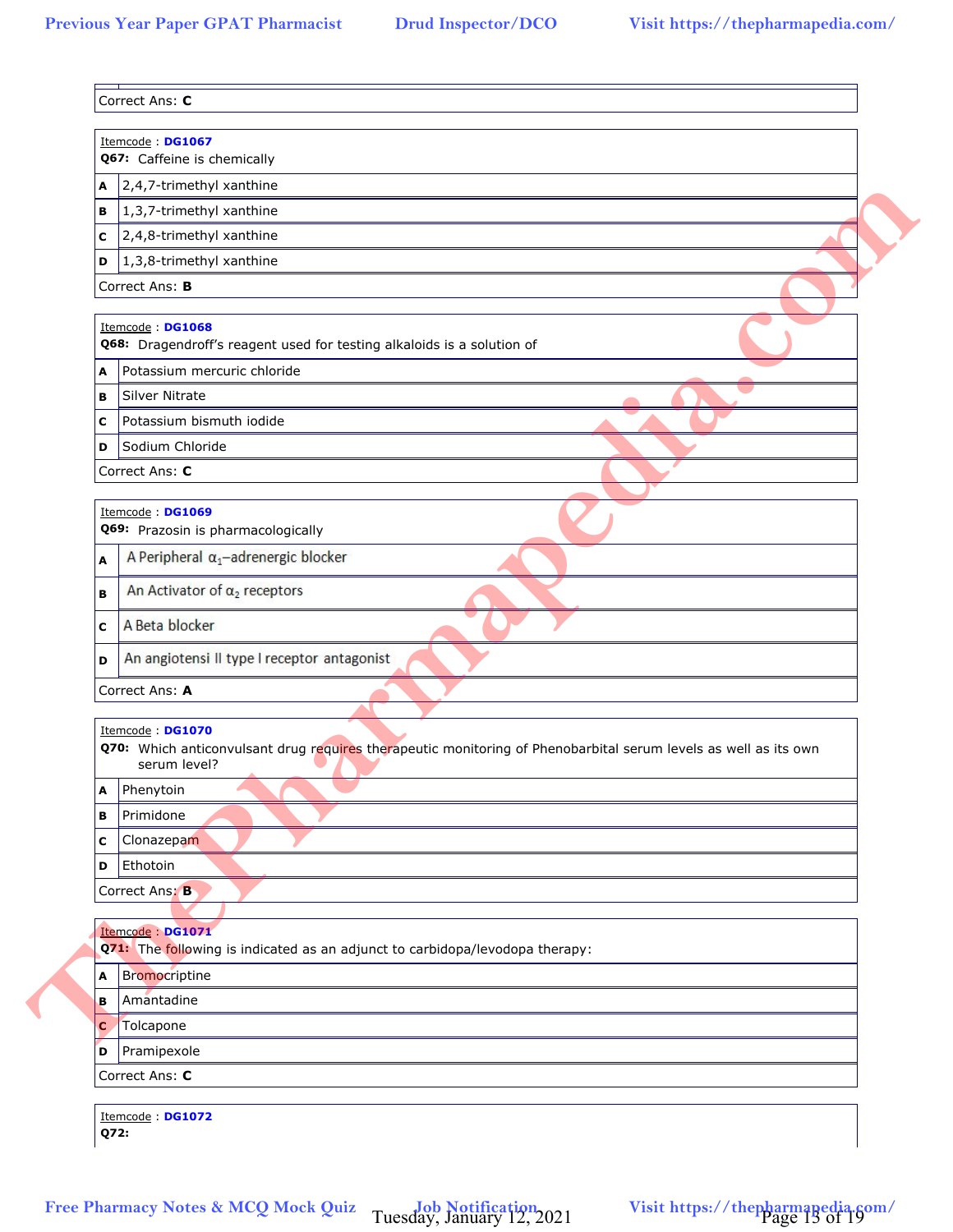| в           | Abatacept                                                                                                                               |
|-------------|-----------------------------------------------------------------------------------------------------------------------------------------|
| с           | Leflunomide                                                                                                                             |
| D           | Etanercept                                                                                                                              |
|             | Correct Ans: C                                                                                                                          |
|             |                                                                                                                                         |
|             | Itemcode: DG1073<br>Q73: For manufacturing of drugs other than those specified in schedule c and c1 and X, the licence is issued in the |
|             | prescribed form no                                                                                                                      |
| A           | 25 A                                                                                                                                    |
| в           | 25 B                                                                                                                                    |
| с           | 25                                                                                                                                      |
| D           | 25 F                                                                                                                                    |
|             | Correct Ans: C                                                                                                                          |
|             |                                                                                                                                         |
|             | Itemcode: DG1074<br>Q74: The antihypertensive drug that alters central sympathetic nervous system is                                    |
| Α           | Propranolol                                                                                                                             |
| в           | Clonidine                                                                                                                               |
| с           | Nitroprusside                                                                                                                           |
| D           | Captopril                                                                                                                               |
|             | Correct Ans: B                                                                                                                          |
|             |                                                                                                                                         |
|             | Itemcode: DG1075                                                                                                                        |
|             | Q75: Potentiometric analysis is possible to estimate drugs that have                                                                    |
| A           | Chromophore group                                                                                                                       |
| в           | Oxidation-reduction potential                                                                                                           |
| с           | Azo group only                                                                                                                          |
| D           | Basic character                                                                                                                         |
|             | Correct Ans: B                                                                                                                          |
|             | Itemcode: DG1076                                                                                                                        |
|             | Q76: The Drug Technical Advisory Board is reconstituted in every                                                                        |
| A           | 5 years                                                                                                                                 |
| в           | 2 years                                                                                                                                 |
| $\mathbf c$ | 3 years                                                                                                                                 |
|             | <b>D</b> 4 years                                                                                                                        |
|             | Correct Ans: C                                                                                                                          |
|             |                                                                                                                                         |
|             | Itemcode : DG1077<br>Q77: The HLB range for w/o emulsifying agent is                                                                    |
| A           | $1 - 5$                                                                                                                                 |
| В           | $8 - 16$                                                                                                                                |
|             | $3 - 8$                                                                                                                                 |
| C           |                                                                                                                                         |

Tuesday, January 12, 2021 Visit https://thepharmapedia.com/<br>Page 14 of 19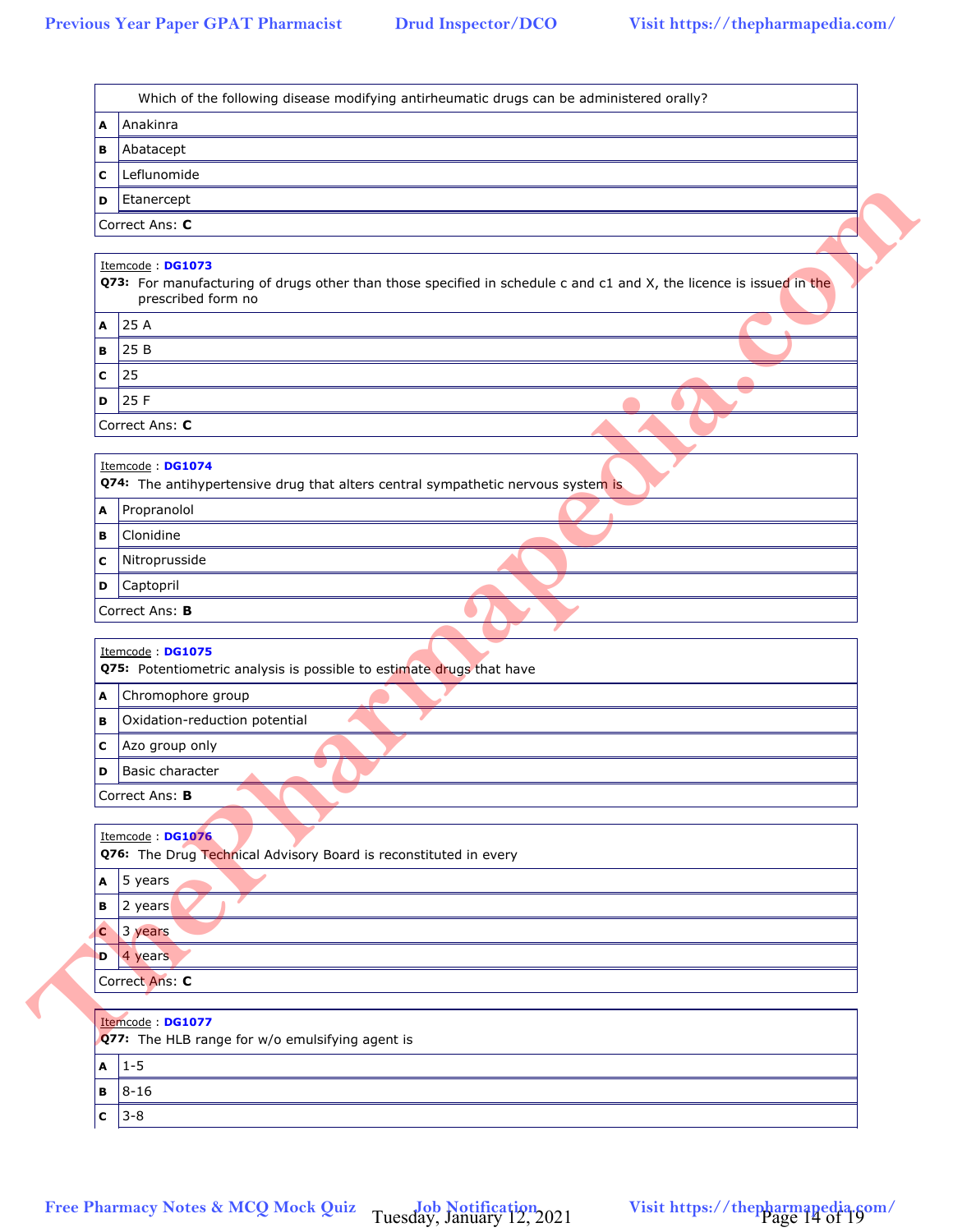|    | Itemcode: DG1078<br>Q78: The following preservative is used in the simple syrup I.P                                                                     |
|----|---------------------------------------------------------------------------------------------------------------------------------------------------------|
| A  | Methyl Paraben                                                                                                                                          |
| в  | Phenyl mercuric nitrate                                                                                                                                 |
| с  | Benzalkonium Chloride                                                                                                                                   |
| D  | None of the above                                                                                                                                       |
|    | Correct Ans: D                                                                                                                                          |
|    |                                                                                                                                                         |
|    | Itemcode: DG1079<br>Q79: Acetaminophen toxicity is characterized by                                                                                     |
| A  | Profound vasoconstriction and pain.                                                                                                                     |
| в  | Severe abdominal cramping and diarrhea.                                                                                                                 |
| с  | Central nervous system stimulation and seizures.                                                                                                        |
| D  | Profound liver damage and failure                                                                                                                       |
|    | Correct Ans: D                                                                                                                                          |
|    |                                                                                                                                                         |
|    | Itemcode: DG1080<br>Q80: The following insulin preparation has longest duration of action                                                               |
| A  | Semilente                                                                                                                                               |
| в  | Protamine zinc                                                                                                                                          |
| с  | Lente                                                                                                                                                   |
|    | <b>D</b> Isophane                                                                                                                                       |
|    | Correct Ans: <b>B</b>                                                                                                                                   |
|    |                                                                                                                                                         |
|    | Itemcode: DG1081<br>Q81: Which district of Himachal Pradesh has the highest density of population (2011 census)?                                        |
| A  | Bilaspur                                                                                                                                                |
| в  | Una                                                                                                                                                     |
| с  | Hamirpur                                                                                                                                                |
| D  | Solan                                                                                                                                                   |
|    | Correct Ans: C                                                                                                                                          |
|    |                                                                                                                                                         |
|    | Itemcode : DG1082<br>Q82: According to 2010-11 agriculture census which district of Himachal Pradesh has the highest number of<br>operational holdings? |
| Α  | Mandi                                                                                                                                                   |
| в  | Kangra                                                                                                                                                  |
| C  | Shimla                                                                                                                                                  |
| Đ. | Una                                                                                                                                                     |
|    | Correct Ans: B                                                                                                                                          |
|    |                                                                                                                                                         |
|    | Itemcode: DG1083<br>Q83: According to 2011 census which district of Himachal Pradesh has the highest rural literacy rate?                               |

Tuesday, January 12, 2021 Visit https://thepharmapedia.com/<br>Page 15 of 19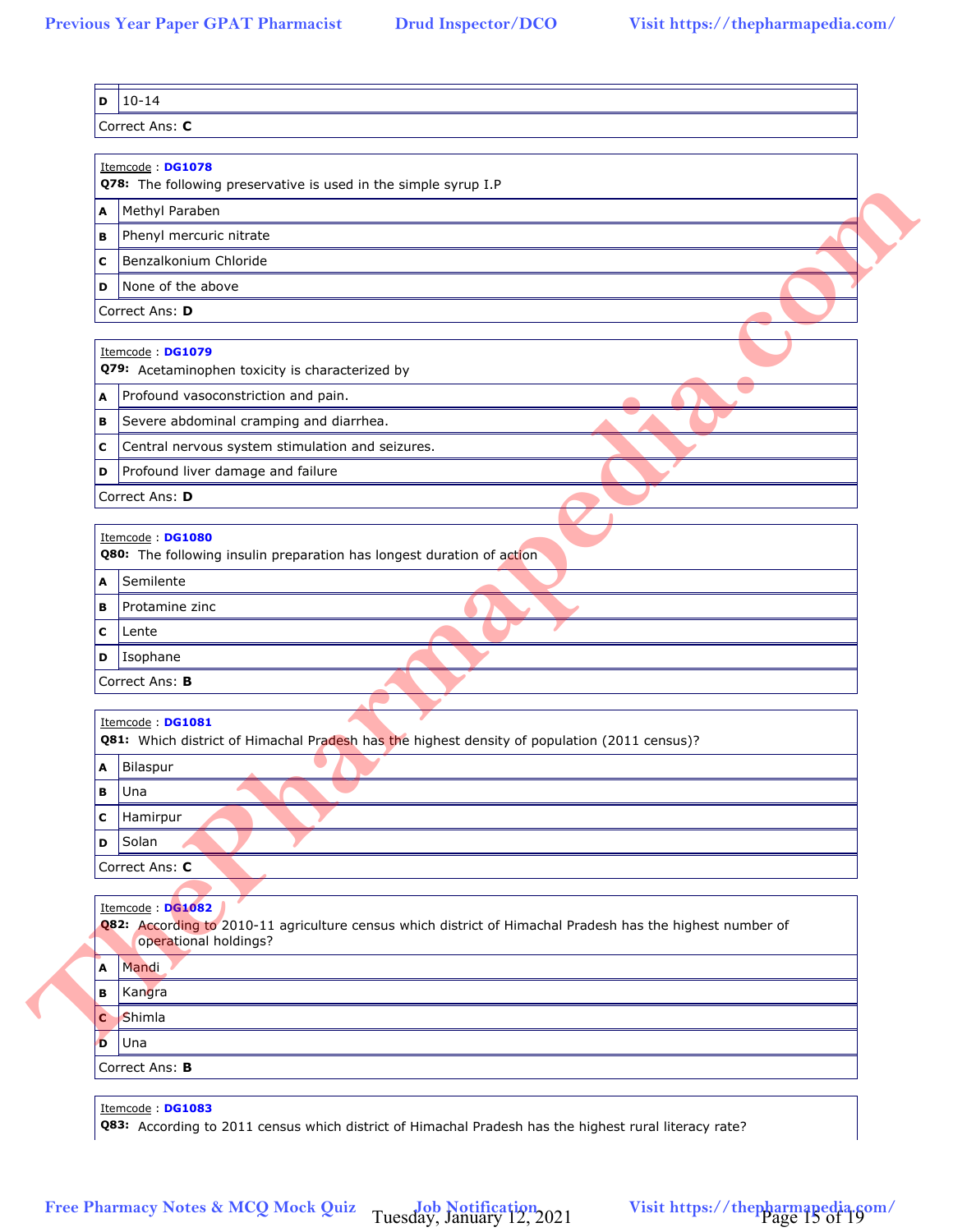| в<br>Hamirpur<br>с<br>Mandi<br>D<br>Correct Ans: C<br>Itemcode: DG1084<br>Q84: Which district of Himachal Pradesh has the highest number of Muslims (2011 census)?<br>Chamba<br>A<br>Bilaspur<br>в<br>Sirmour<br>с<br>Shimla<br>D<br>Correct Ans: C<br>Itemcode: DG1085<br>Q85: In which District of Himachal Pradesh is Kheerganga?<br>A Shimla<br>Kullu<br>в<br>Chamba<br>с<br>Solan<br>D<br>Correct Ans: B<br>Itemcode: DG1086<br>Q86: Near which town of Mandi District of Himachal Pradesh is Kalasar lake?<br>Pandoh<br>Α<br>Chauntra<br>В<br>Rewalsar<br>С<br>Karsog<br>D<br>Correct Ans: C<br>Itemcode: DG1087<br>Q87: In which district of Himachal Pradesh is Khokhan sanctuary?<br>A Mandi<br>Kullu<br>В<br>Chamba<br>C<br><b>D</b> Una<br>Correct Ans: B<br>Itemcode: DG1088<br>Q88: Taleru Sports complex is situated in __________________ district of Himachal Pradesh.<br>A Bilaspur<br>Chamba<br>в<br>Mandi<br>С | A | Una    |
|-----------------------------------------------------------------------------------------------------------------------------------------------------------------------------------------------------------------------------------------------------------------------------------------------------------------------------------------------------------------------------------------------------------------------------------------------------------------------------------------------------------------------------------------------------------------------------------------------------------------------------------------------------------------------------------------------------------------------------------------------------------------------------------------------------------------------------------------------------------------------------------------------------------------------------------|---|--------|
|                                                                                                                                                                                                                                                                                                                                                                                                                                                                                                                                                                                                                                                                                                                                                                                                                                                                                                                                   |   | Kangra |
|                                                                                                                                                                                                                                                                                                                                                                                                                                                                                                                                                                                                                                                                                                                                                                                                                                                                                                                                   |   |        |
|                                                                                                                                                                                                                                                                                                                                                                                                                                                                                                                                                                                                                                                                                                                                                                                                                                                                                                                                   |   |        |
|                                                                                                                                                                                                                                                                                                                                                                                                                                                                                                                                                                                                                                                                                                                                                                                                                                                                                                                                   |   |        |
|                                                                                                                                                                                                                                                                                                                                                                                                                                                                                                                                                                                                                                                                                                                                                                                                                                                                                                                                   |   |        |
|                                                                                                                                                                                                                                                                                                                                                                                                                                                                                                                                                                                                                                                                                                                                                                                                                                                                                                                                   |   |        |
|                                                                                                                                                                                                                                                                                                                                                                                                                                                                                                                                                                                                                                                                                                                                                                                                                                                                                                                                   |   |        |
|                                                                                                                                                                                                                                                                                                                                                                                                                                                                                                                                                                                                                                                                                                                                                                                                                                                                                                                                   |   |        |
|                                                                                                                                                                                                                                                                                                                                                                                                                                                                                                                                                                                                                                                                                                                                                                                                                                                                                                                                   |   |        |
|                                                                                                                                                                                                                                                                                                                                                                                                                                                                                                                                                                                                                                                                                                                                                                                                                                                                                                                                   |   |        |
|                                                                                                                                                                                                                                                                                                                                                                                                                                                                                                                                                                                                                                                                                                                                                                                                                                                                                                                                   |   |        |
|                                                                                                                                                                                                                                                                                                                                                                                                                                                                                                                                                                                                                                                                                                                                                                                                                                                                                                                                   |   |        |
|                                                                                                                                                                                                                                                                                                                                                                                                                                                                                                                                                                                                                                                                                                                                                                                                                                                                                                                                   |   |        |
|                                                                                                                                                                                                                                                                                                                                                                                                                                                                                                                                                                                                                                                                                                                                                                                                                                                                                                                                   |   |        |
|                                                                                                                                                                                                                                                                                                                                                                                                                                                                                                                                                                                                                                                                                                                                                                                                                                                                                                                                   |   |        |
|                                                                                                                                                                                                                                                                                                                                                                                                                                                                                                                                                                                                                                                                                                                                                                                                                                                                                                                                   |   |        |
|                                                                                                                                                                                                                                                                                                                                                                                                                                                                                                                                                                                                                                                                                                                                                                                                                                                                                                                                   |   |        |
|                                                                                                                                                                                                                                                                                                                                                                                                                                                                                                                                                                                                                                                                                                                                                                                                                                                                                                                                   |   |        |
|                                                                                                                                                                                                                                                                                                                                                                                                                                                                                                                                                                                                                                                                                                                                                                                                                                                                                                                                   |   |        |
|                                                                                                                                                                                                                                                                                                                                                                                                                                                                                                                                                                                                                                                                                                                                                                                                                                                                                                                                   |   |        |
|                                                                                                                                                                                                                                                                                                                                                                                                                                                                                                                                                                                                                                                                                                                                                                                                                                                                                                                                   |   |        |
|                                                                                                                                                                                                                                                                                                                                                                                                                                                                                                                                                                                                                                                                                                                                                                                                                                                                                                                                   |   |        |
|                                                                                                                                                                                                                                                                                                                                                                                                                                                                                                                                                                                                                                                                                                                                                                                                                                                                                                                                   |   |        |
|                                                                                                                                                                                                                                                                                                                                                                                                                                                                                                                                                                                                                                                                                                                                                                                                                                                                                                                                   |   |        |
|                                                                                                                                                                                                                                                                                                                                                                                                                                                                                                                                                                                                                                                                                                                                                                                                                                                                                                                                   |   |        |
|                                                                                                                                                                                                                                                                                                                                                                                                                                                                                                                                                                                                                                                                                                                                                                                                                                                                                                                                   |   |        |
|                                                                                                                                                                                                                                                                                                                                                                                                                                                                                                                                                                                                                                                                                                                                                                                                                                                                                                                                   |   |        |
|                                                                                                                                                                                                                                                                                                                                                                                                                                                                                                                                                                                                                                                                                                                                                                                                                                                                                                                                   |   |        |
|                                                                                                                                                                                                                                                                                                                                                                                                                                                                                                                                                                                                                                                                                                                                                                                                                                                                                                                                   |   |        |
|                                                                                                                                                                                                                                                                                                                                                                                                                                                                                                                                                                                                                                                                                                                                                                                                                                                                                                                                   |   |        |
|                                                                                                                                                                                                                                                                                                                                                                                                                                                                                                                                                                                                                                                                                                                                                                                                                                                                                                                                   |   |        |
|                                                                                                                                                                                                                                                                                                                                                                                                                                                                                                                                                                                                                                                                                                                                                                                                                                                                                                                                   |   |        |
|                                                                                                                                                                                                                                                                                                                                                                                                                                                                                                                                                                                                                                                                                                                                                                                                                                                                                                                                   |   |        |
|                                                                                                                                                                                                                                                                                                                                                                                                                                                                                                                                                                                                                                                                                                                                                                                                                                                                                                                                   |   |        |
|                                                                                                                                                                                                                                                                                                                                                                                                                                                                                                                                                                                                                                                                                                                                                                                                                                                                                                                                   |   |        |
|                                                                                                                                                                                                                                                                                                                                                                                                                                                                                                                                                                                                                                                                                                                                                                                                                                                                                                                                   |   |        |
|                                                                                                                                                                                                                                                                                                                                                                                                                                                                                                                                                                                                                                                                                                                                                                                                                                                                                                                                   |   |        |
|                                                                                                                                                                                                                                                                                                                                                                                                                                                                                                                                                                                                                                                                                                                                                                                                                                                                                                                                   |   |        |
| <b>D</b> Solan                                                                                                                                                                                                                                                                                                                                                                                                                                                                                                                                                                                                                                                                                                                                                                                                                                                                                                                    |   |        |

Tuesday, January 12, 2021 Visit https://thepharmapedia.com/<br>Page 16 of 19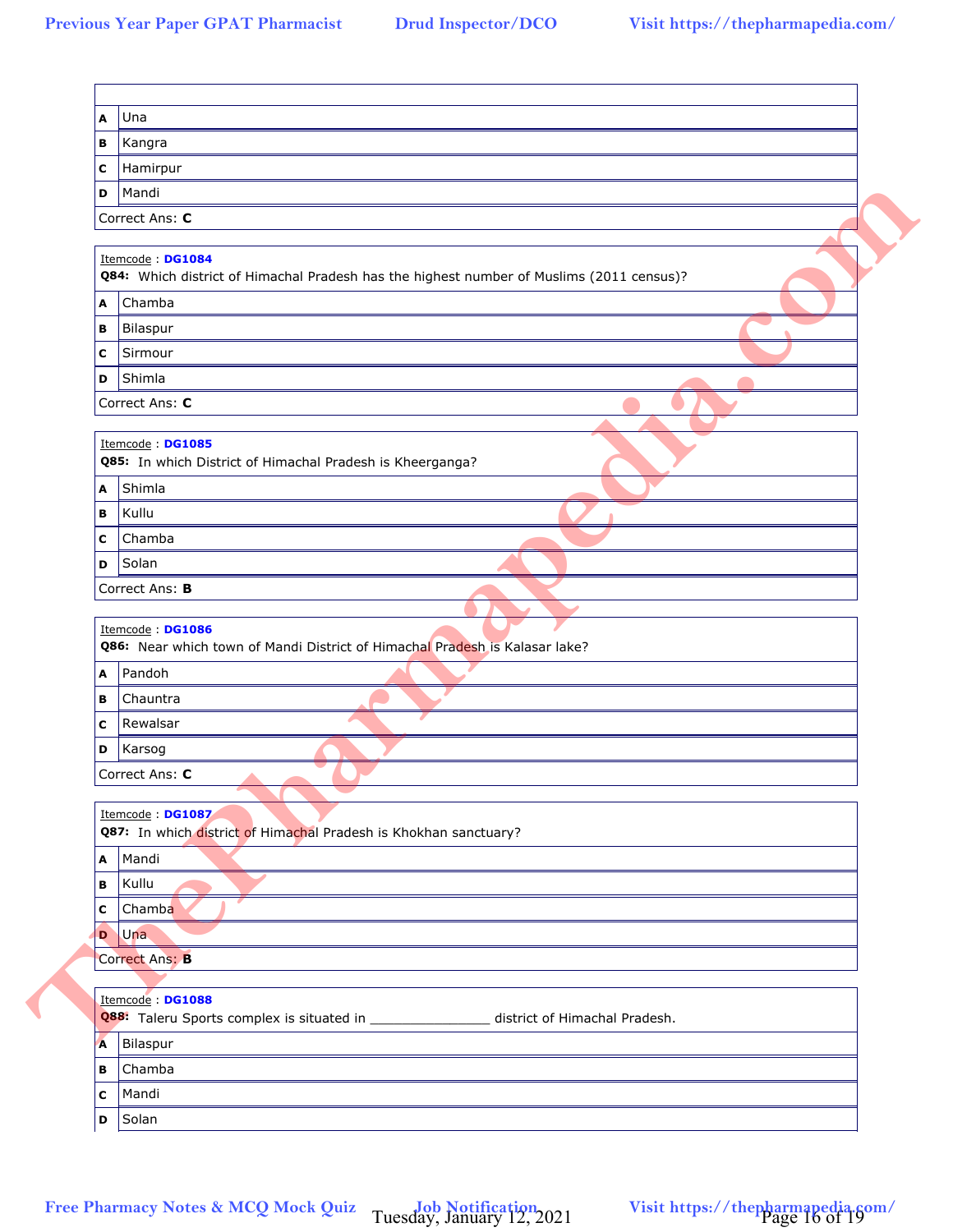| A | Kumarsain                                                                                            |
|---|------------------------------------------------------------------------------------------------------|
| В | Rohru                                                                                                |
| C | Jubbal                                                                                               |
| D | Chopal                                                                                               |
|   | Correct Ans: B                                                                                       |
|   | Itemcode: DG1090<br>Q90: Whose autobiography is titled <b>Looking Back</b> ?                         |
| Α | Narain Chand Prashar                                                                                 |
| в | Mohan Lal Aukta                                                                                      |
| с | Mehar Chand Mahajan                                                                                  |
| D | Kultar Chand Rana                                                                                    |
|   | Correct Ans: C                                                                                       |
|   |                                                                                                      |
|   | Itemcode: DG1091<br>Q91: Where is Indian Military Academy (IMA) located?                             |
|   | A Bengaluru                                                                                          |
| в | Dehradun                                                                                             |
| с | Kharagvasla                                                                                          |
| D | Kochi                                                                                                |
|   | Itemcode: DG1092<br>Q92: When was Rashtriya Madhyamic Shiksha Abhiyan launched?                      |
| Α | 2007                                                                                                 |
| В | 2008                                                                                                 |
| c | 2009                                                                                                 |
| D | 2010                                                                                                 |
|   | Correct Ans: C                                                                                       |
|   |                                                                                                      |
|   | Itemcode : DG1093<br>Q93: When did the new Bureau of Indian Standards Act come into force?           |
|   | A 2014                                                                                               |
| B | 2015                                                                                                 |
| с | 2016                                                                                                 |
| D | 2017                                                                                                 |
|   | Correct Ans: D                                                                                       |
|   | Itemcode: DG1094<br>Q94: Adolescent girls of which age group are covered under Kishori Shakti Yojna? |
|   | A 9 to 16                                                                                            |
|   |                                                                                                      |

Tuesday, January 12, 2021 Visit https://thepharmapedia.com/<br>Page 17 of 19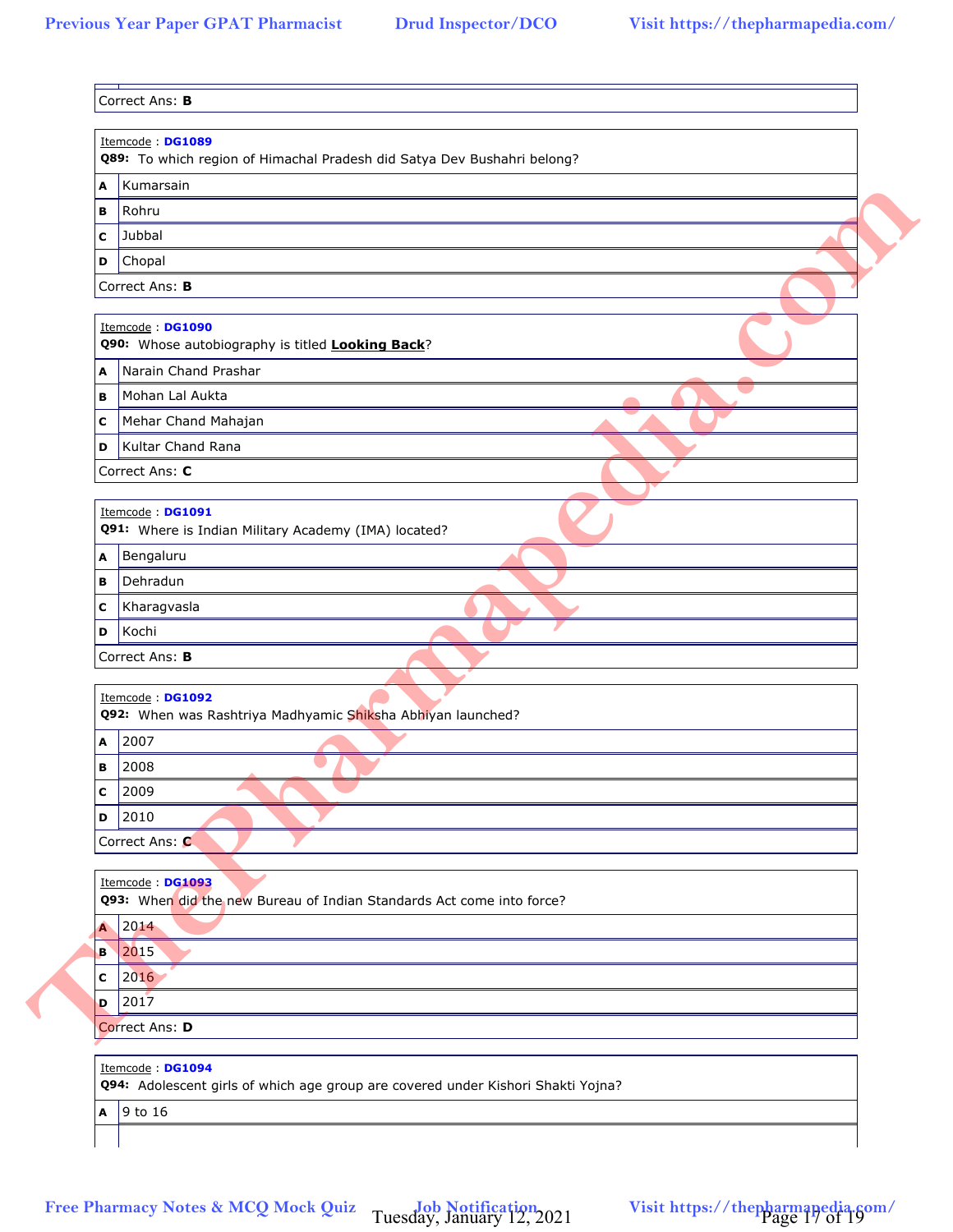|                  | Correct Ans: C                                                                                                   |
|------------------|------------------------------------------------------------------------------------------------------------------|
|                  |                                                                                                                  |
|                  | Itemcode: DG1095                                                                                                 |
|                  | Q95: Who headed the committee that recommended the de-regulation of sugar sector in India around 2013-14?        |
| A                | C. Rangarajan                                                                                                    |
| в                | Raghuram Rajan                                                                                                   |
| с                | C. Rangaswami                                                                                                    |
| D                | None of the above                                                                                                |
|                  | Correct Ans: A                                                                                                   |
|                  | Itemcode: DG1096                                                                                                 |
|                  | Q96: Around which year was declaration of independence adopted by the U.S. Continental Congress in Philadelphia? |
|                  | A 1776                                                                                                           |
| в                | 1789                                                                                                             |
| С                | 1805                                                                                                             |
| D                | 1809                                                                                                             |
|                  | Correct Ans: A                                                                                                   |
| A<br>в           | Lima<br>Warsaw                                                                                                   |
| C                | Manila                                                                                                           |
| D                | Doha                                                                                                             |
|                  | Correct Ans: A                                                                                                   |
|                  |                                                                                                                  |
|                  |                                                                                                                  |
|                  | Itemcode: DG1098<br>Q98: With which game is Cristiano Ronaldo associated?                                        |
|                  | Hockey                                                                                                           |
|                  | Cricket                                                                                                          |
|                  | Tennis                                                                                                           |
| A<br>В<br>C<br>D | Football                                                                                                         |
|                  | Correct Ans: D                                                                                                   |
|                  |                                                                                                                  |
|                  | Itemcode : DG1099                                                                                                |
|                  | Q99: Earth Day is observed on April _________________________.                                                   |
|                  | $12^{\circ}$                                                                                                     |
| $\mathbf{A}$     | $B$ 17                                                                                                           |
| C                | 22                                                                                                               |
|                  | D 30<br>Correct Ans: C                                                                                           |

Tuesday, January 12, 2021 Visit https://thepharmapedia.com/<br>Page 18 of 19